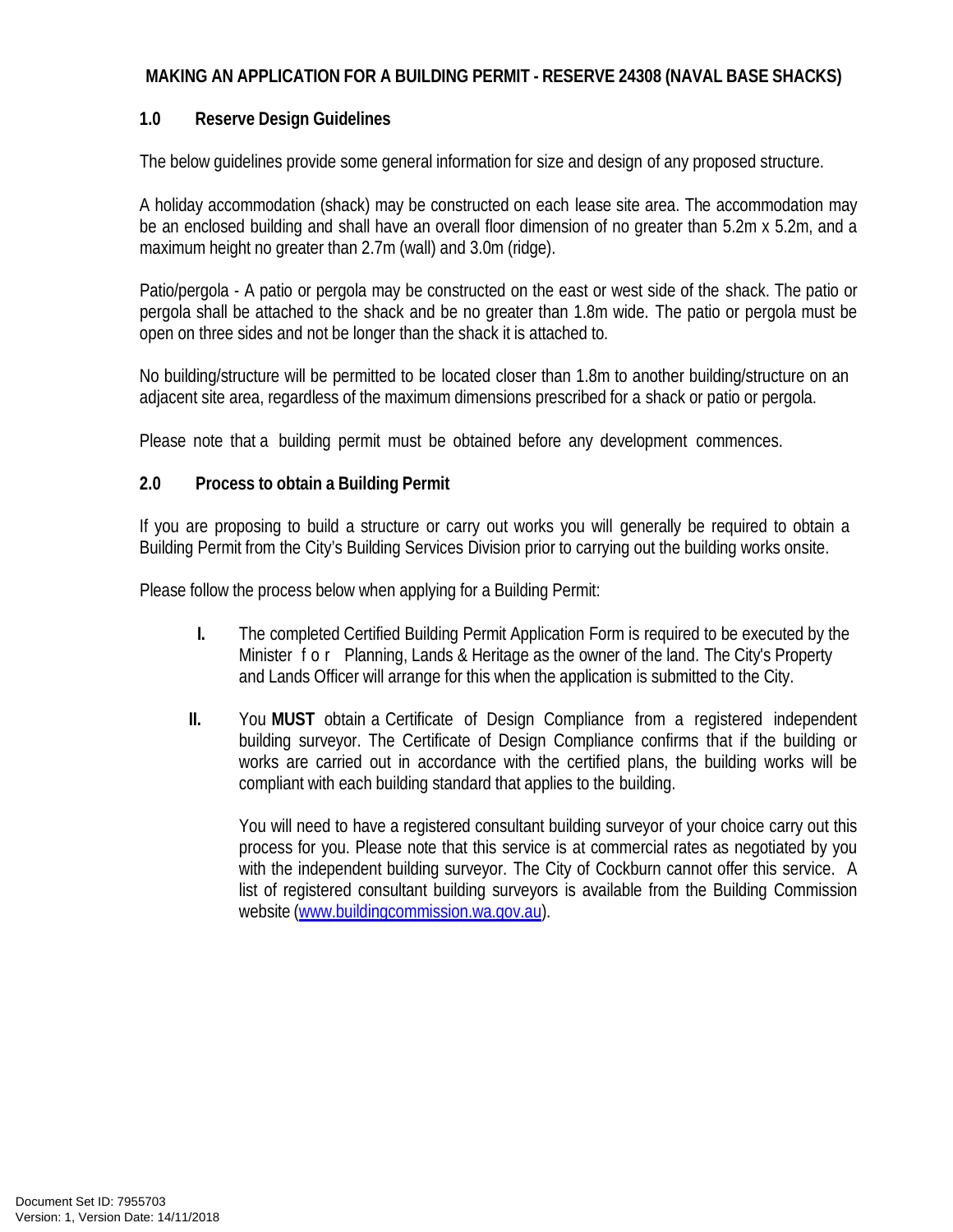# **3.0 General Building Information - Site Overview**

- The City of Cockburn is of the opinion the shacks are best compared to a Class 3 building for the purposes of the Building Code of Australia Volume 1 (BCA - Part A3);
- The applicable building standards are as defined in Specification A1.3 of BCA Volume 1;
- It is to be noted that the City's Health and Engineering requirements must all be met prior to the issuance of a Building Permit.

# **MAKING AN APPLICATION FOR A DEMOLITION PERMIT - RESERVE 24308 (NAVAL BASE SHACKS)**

# **1.0 Process to obtain a Demolition Permit**

The Demolition Permit Application Form (BA5) is required to be executed by the Minister for Planning, Lands & Heritage as the owner of the land. The City's Property and Lands Officer will arrange for this when the application is submitted to the City.

You **MUST** have a valid Planning/Development Approval for the proposed demolition works. Please refer to the other guidelines explaining the process for obtaining planning/development approval.

### **Definitions**

*"Building" means building works that are not exempt works under the Building Act 2012 and associated Regulations.*

*"Development" means the development or use of any land, including any demolition, erection,* construction, alteration of or addition to any building or structure on the land and carrying out on the land *any excavation or other work and also includes any act or thing that -*

- *(a) is likely to change the character of that place or the external appearance of any building; or*
- *(b) would constitute an irreversible alteration of the fabric of any building.*

# **Other works**

Other works may be defined as works that **do not** fall within the definition of *building/development* work. Such work generally will not require *development approval or a building permit*. However, the City's consent is required for *other works*, and a Form NBHA 1 must be submitted to the **Property & Lands Officer** (tel. 9411 3441) together with a detailed scope of work/specification for the proposed other works. Subject to the level of works the City's Property & Lands Officer will advise you if you will be required to submit any further applications. Some examples of other works are:

- Recladding of existing walls.
- Recladding of an existing roof.
- Replacing/repairing gutters/downpipes.
- Antenna (less than 1.8m above roofline if fixed to a roof)
- Repainting